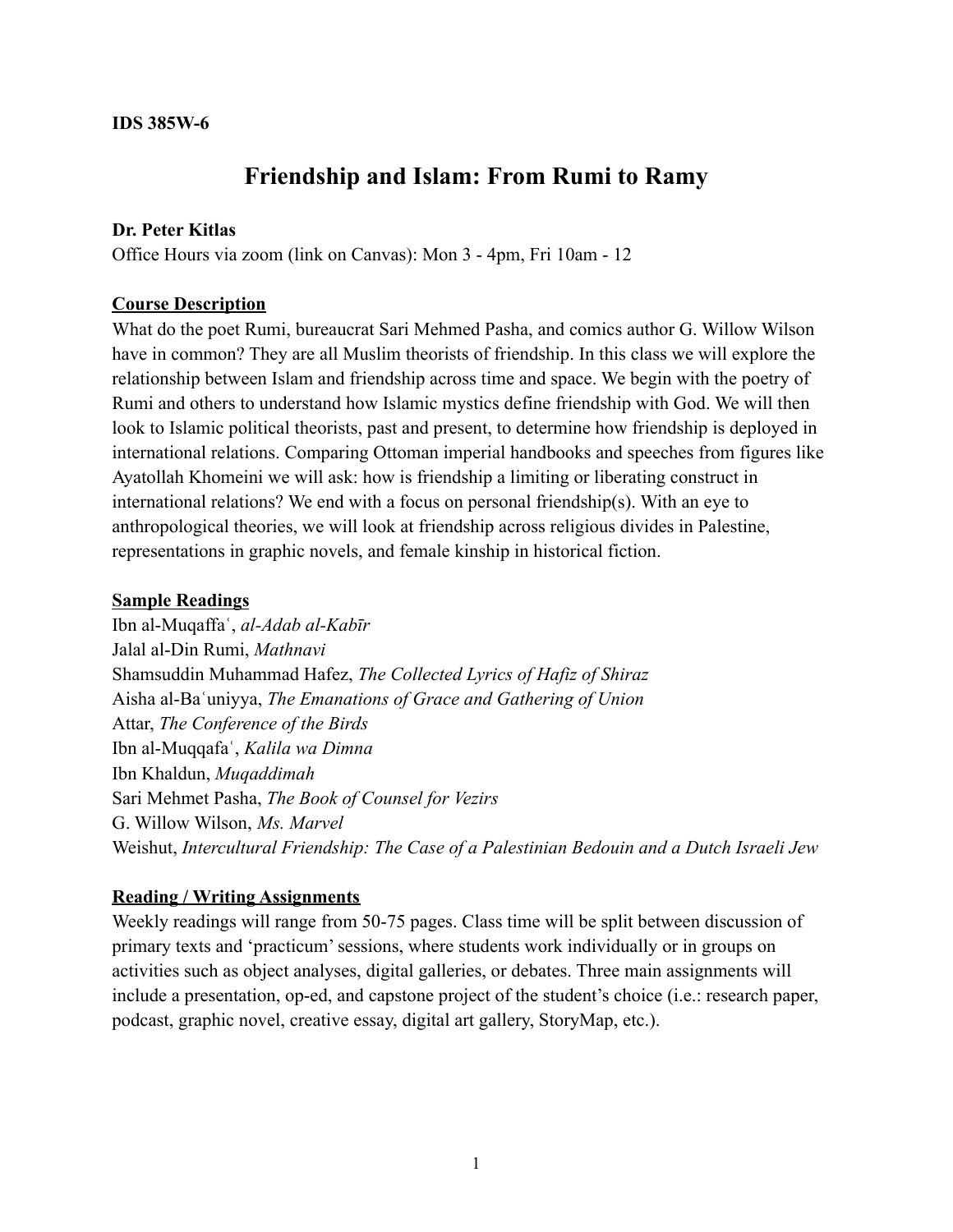### **Textbooks / Assigned Materials**

You will not be required to purchase any materials for this course. Everything will be available through the Canvas website. You may however choose to purchase some materials for the sake of convenience, but it is not necessary that you do so.

# **Structure of the Course**

# **Narrative Description**

In this course we survey the concept of friendship as defined and engaged with by Muslim actors across the world from the 8<sup>th</sup> century to the present day. Though we will be reading and discussing primarily Muslim authors from the past, the goal of this course is to use the concept of friendship as a way to interrogate possibilities for present human connectivity. In doing so, our primary objective will be to ask: *are conceptions of friendship specific to one particular religion or culture? Or is friendship something that transcends cultural and religious boundaries?* To approach this question, the course is divided into four modules each attempting to better define the relationship between conceptions of friendship and Islam.

In the first module students gain an understanding of the complexity of friendship from an Arabic, linguistic perspective. With this foundation in hand, we then turn to the Islamic mystical tradition, *Sufism*. In reading the poetry of Rumi, Hafez, and Aisha al-Baʿuniyya we will interrogate the role of religion and spirituality in defining the characteristics of friendship. In what ways do spiritual tenets inform our more mundane conceptions of friendship? How is this relationship structured and imagined by Islamic mystics? At the end of this module students will give a short presentation about invocations of friendship vis-à-vis a particular religious tradition.

In the second module we turn to philosophy, a standard bearer for definitions of friendship from Aristotle and Plato to Derrida. Instead of first turning to these authors, however, we will look to Muslim writers who offered their own philosophical treatises on friendship through *adab* literature and fiction. Students will explore the differences between philosophy and mysticism through texts like *Kalila wa Dimna* and *al-Adab al-Kabir*. In doing so, we will critique the relationship between religion and philosophy, ultimately turning back to the Greek tradition to determine whether or not there is a common philosophical understanding of friendship. At the end of this module students will workshop and write their own philosophical treatise of friendship either through their own voice or the voice of a historical actor of their choosing.

Building off the philosophical tradition, the third module examines Islamic political literature in the past and present. Straddling the past and present students consider how definitions and conceptions of friendship might change over time. We will read political treaties from the Ottoman and Mughal Empires as well as contemporary speeches, legal proceedings, and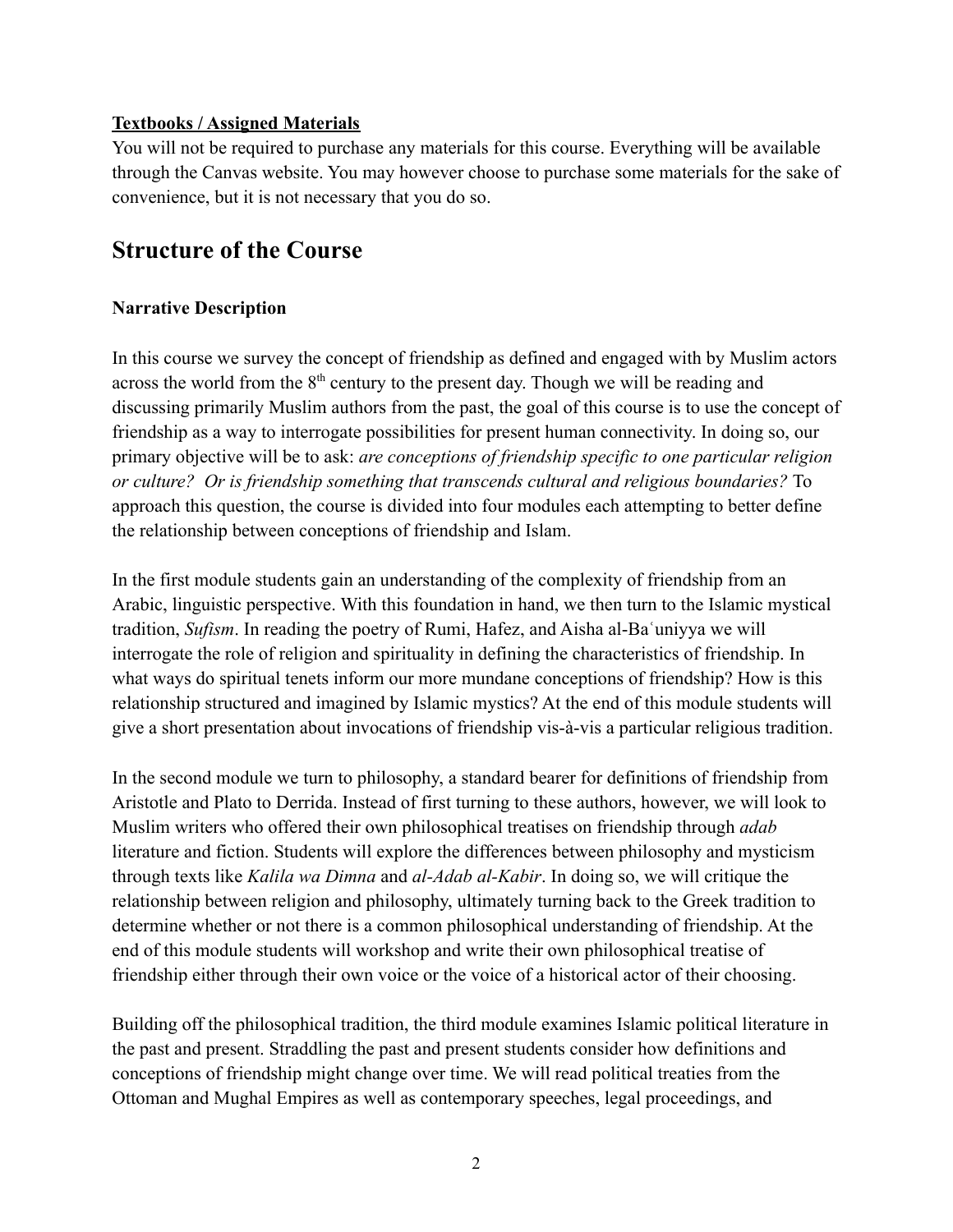constitutional language from around the globe. At the end of this module students will use their historical framework of friendship to write an op-ed that tackles a contemporary event of their choosing through an informed and nuanced historical perspective.

Finally, in the fourth module we engage with individual characterizations of friendship in the present. We will look at cross-cultural friendships in Israel and Palestine as well as different ways in which contemporary Muslim-American authors and filmmakers portray the complexities friendship in the United States. At the end of this module students will complete their capstone project (research paper, podcast, digital art gallery) that engages with friendship from a historical and theoretical perspective, offering their own perspective on this concept's future in our global society.

### **Course Workflow**

Each week there are **lectures**, **background readings**, **foreground readings**, and a **practicum**.

**Lecture:** For many weeks there will be a lecture in the form of a short audio podcast. The point of the lectures is to briefly introduce the context of that week's readings as well as the larger stakes of the themes of that week. You can think of these as introductions to the readings if you want.

**Reading:** Each week the syllabus lists **"background"** and **"foreground"** reading. **Foreground** readings are the actual materials that will be the subject of discussion each week. Our lectures will try to cover the bare minimum you need to understand foreground reading, but in most cases some additional **background** reading will be required to help understand the foreground reading. These **background** readings may include contextual information or theories that will be applied to our analysis of the foreground readings. You should read both the background and foreground readings every week.

**Practicum:** Finally, each week there is a **practicum**. The practicum is an additional meeting each week which we use for a variety of more interactive activities, including additional discussion, short presentations, Q&A sessions to clarify course materials and assignments, targeted exercises that are designed to reinforce the themes of the week, workshops for writing and reflection on course modules, and periods of debriefing and communal progress reports. There are weeks where you will be asked to prepare something for practicum, usually a low stakes assignment that asks you to do some outside research, prepare a presentation, write down some ideas about a topic, or some combination of all of these. Two practicum meetings will be devoted to workshopping written assignments. Overall, the practicums serve as a place to practice communication and writing skills and to bring more personal topics into the course.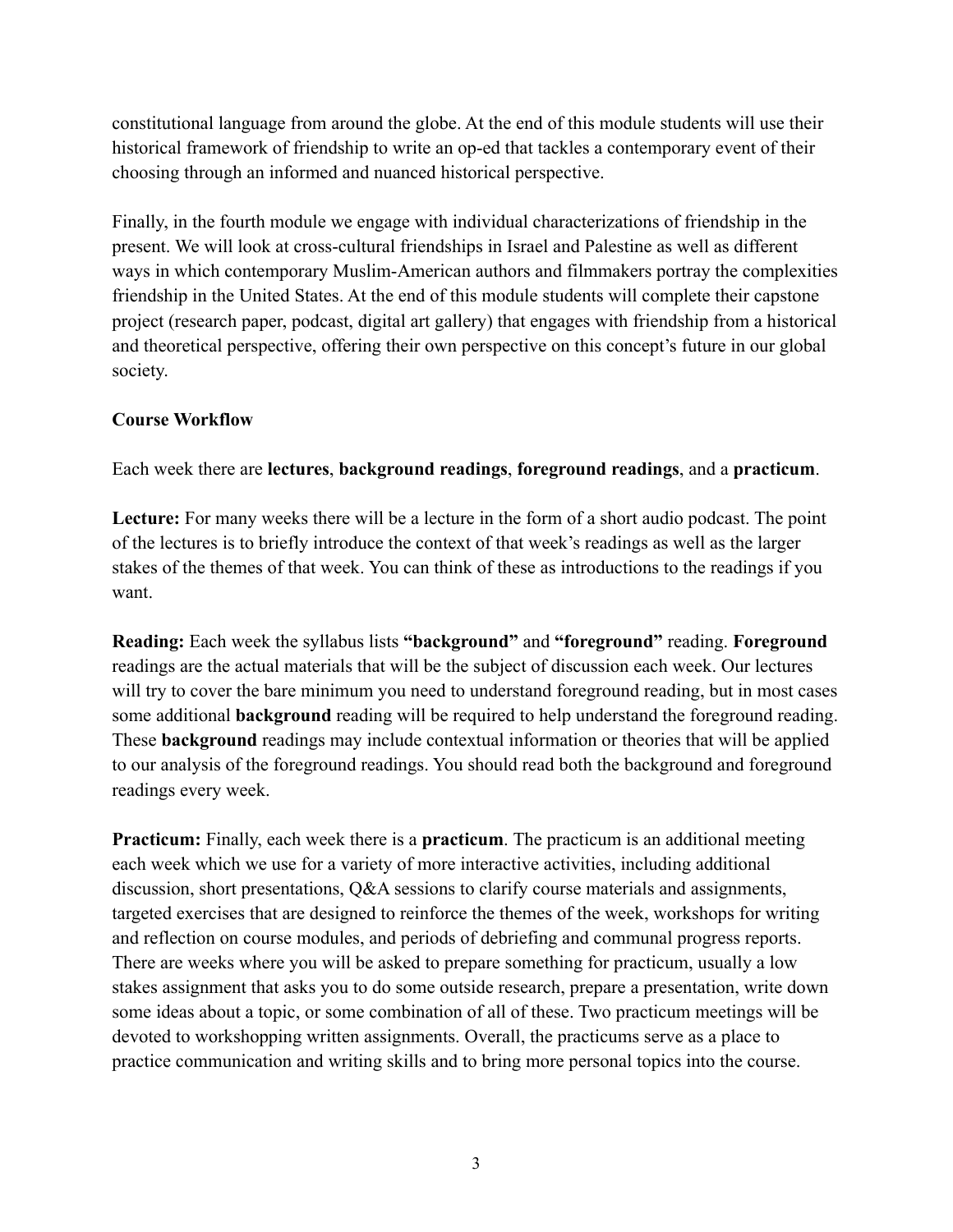# **Grading and Assessment**

30% Participation 5% Practicum 15% Friendship Presentation 15% Friendship Treatise 15% Op-Ed 20% Capstone Project (Final)

### **Participation: 30%**

The vast majority of your participation in this course will be during discussion since the lectures are pre-recorded. Therefore, in terms of receiving participation credit, it is crucial that you are prepared to engage with conversation during discussion in precept and practicum. That means doing the readings prior to class, as well as other exercises which are designed to prepare you for discussion.

What does it take to receive an A in participation? Simply put, it should be clear to us in discussion that you have done the reading, or enough of the reading, to have a legitimate intellectual conversation about it. You also have to speak every week, preferably twice per discussion or more. Some of the readings are challenging and distant, others are very real and relevant to the present day. It should not be difficult to come up with something to say, even if all you have to offer is an emotional reaction to the text.

Participation is 30% of the grade because I really care about it. It's the core of the course.

### **Accords:**

In this class we will:

- Arrive on time, prepared to talk about the readings and ask questions.
- Keep an open mind throughout discussion and listen to our peers as they are speaking.
- Do our best to not judge our peers for something they say. When we disagree (which is fine!) we will take issue with the argument, not the person.
- Encourage our peers as they explore new material, think through difficult concepts, and ask questions. We can enact a form of sustained mutual collaboration.
- Be open to making new friends.

### **Practicum: 5%**

The practicum grade applies specifically to the short low-stakes assignments that accompany practicum discussions. At most these assignments will be two pages of writing designed to get you to think about that week's material, but sometimes we will ask you to present something in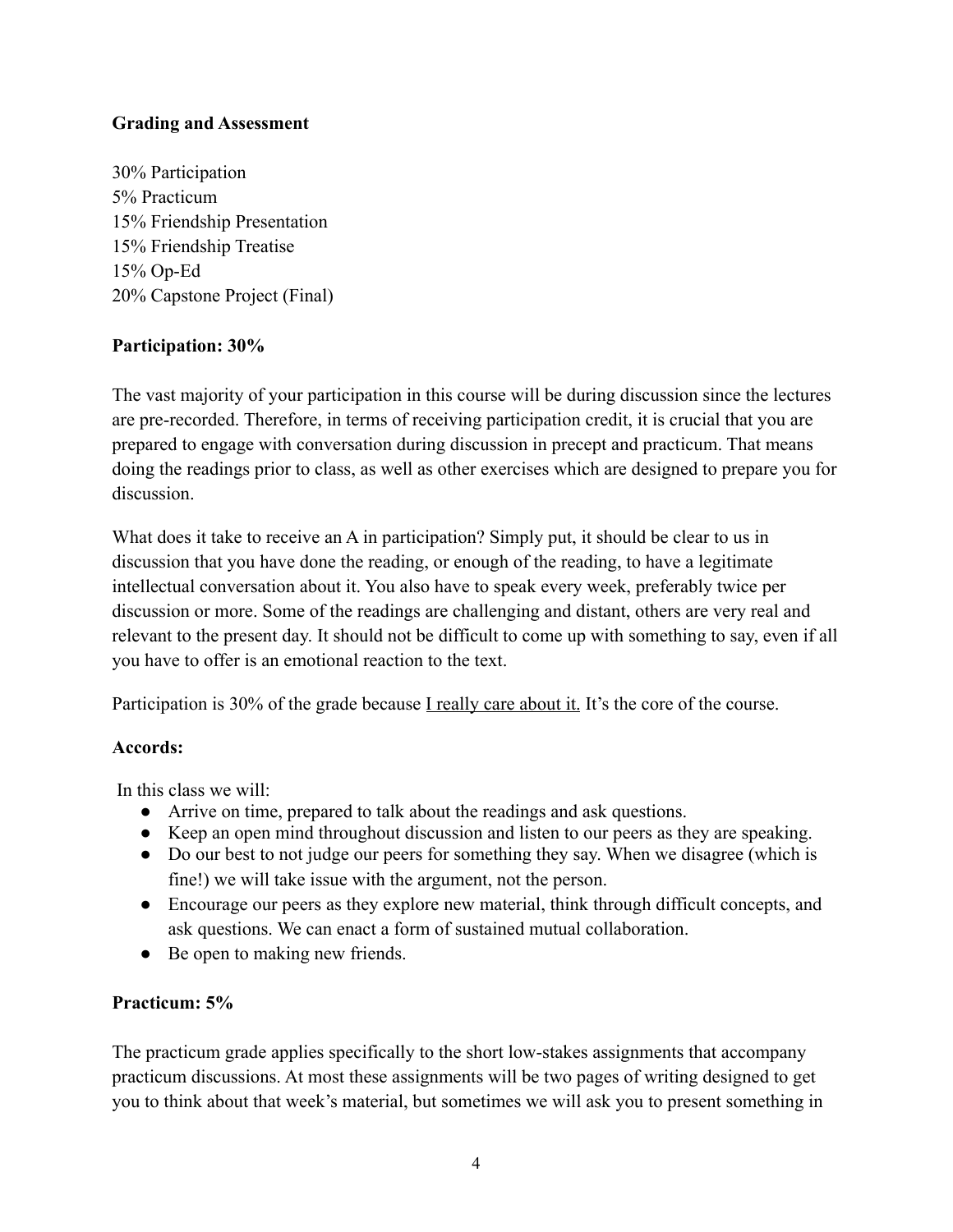practicum. The practicum will be graded along the lines of participation: effort, creativity, and engagement will be rewarded.

# **Projects: (Presentation, Friendship Treatise, Op-ed (15% each) & Capstone Project (20%) (Total 65%)**

At the end of each module you will be asked to deliver a larger project. These vary module to module. See assignment sheets at the end of the syllabus for more details.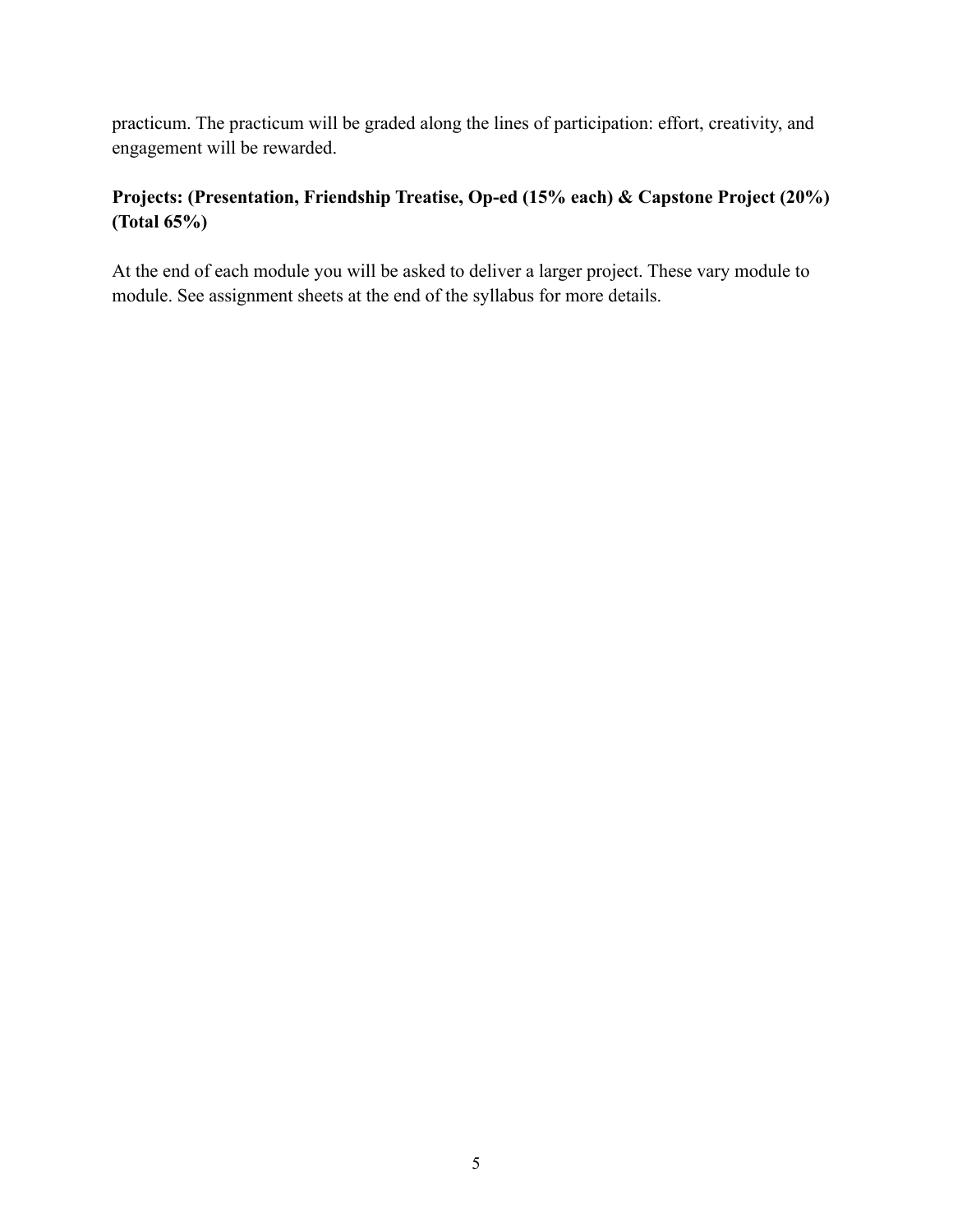# **Course Outline**

### **MODULE 1: Friendship and the Spiritual**

#### **Week 1: What does friendship mean in Arabic?**

11 January

*Foreground:*

- Ahmed, Excerpts from *What is Islam? The Importance of Being Islamic*, pp. 3-10.

*In class:* Introduction, syllabus, expectations

13 January

*Background:*

- Obiedat, "Friendship in Arabic: Its Synonyms, Etymologies, and Transformations" pp. 49-68.

**Practicum:** Friendship classification project.

#### **Week 2: Islamic Mysticism, Between Friendship and Love**

18 January

*Background:*

- Chittick, "Friendship and Love in Islamic Spirituality" pp. 77-88.

*Foreground:*

- Rumi: #s 5, 23, 44, 65, 71, 72, 73, 85, 89, 93, 95, 108, 152, 163, 173, 174, 177, 181, 182, 190, 50.

20 January

*Foreground:*

- Hafiz: pp. 231, 235, 237, 241-42, 246, 255-56, 267-68.
- A'isha Baʿuniyya: pp. 28-29, 51, 68-69, 70-72.
- Attar, *The Conference of the Birds*, pp. 11-37.

**Practicum:** Bring in a non-Sufi poem about friendship. Be prepared to offer a short analysis of the text in a show and tell setting. What are some of the main differences and similarities in these poetic styles? Do conceptions of love and friendship play similarly intertwined roles?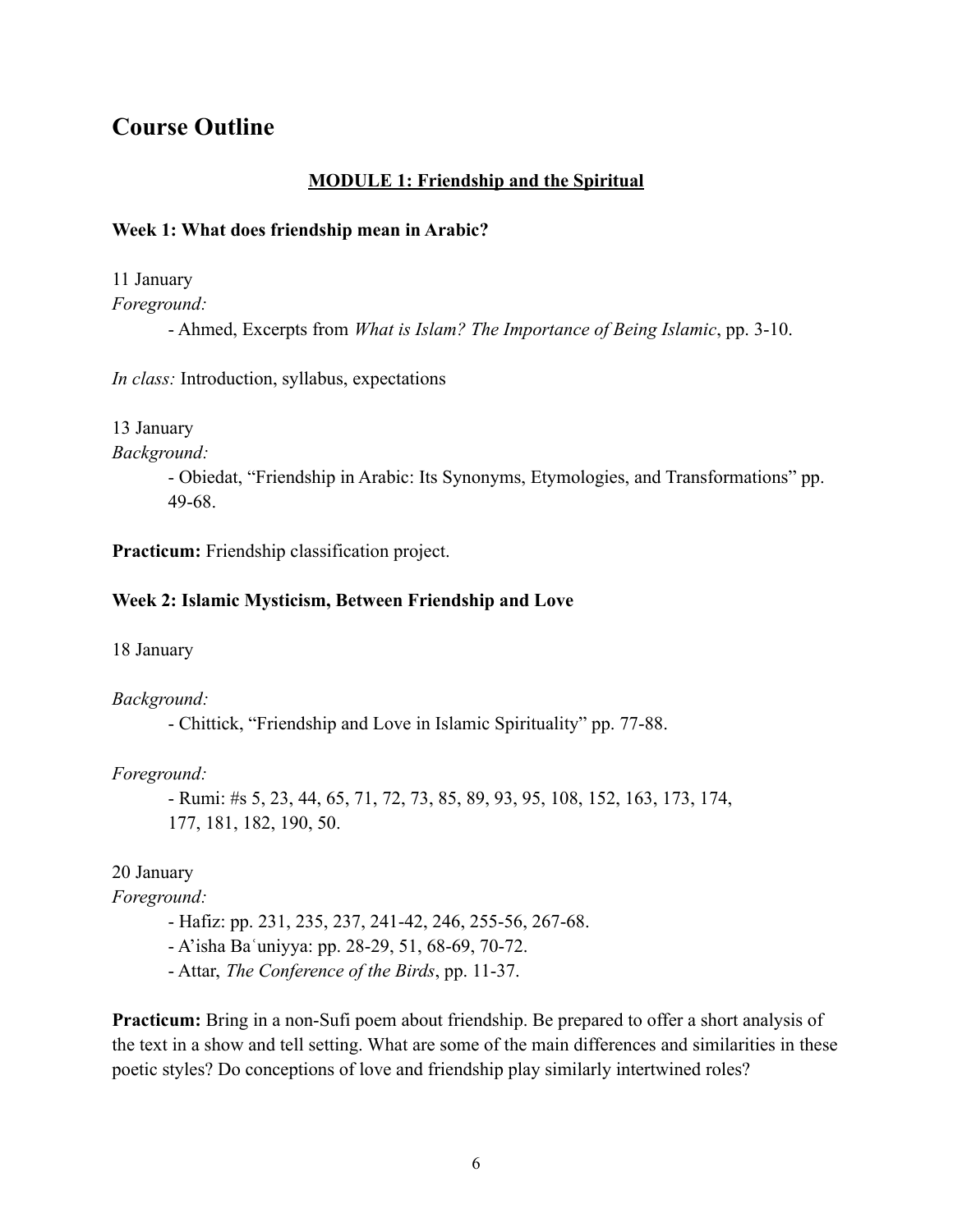#### **Week 3: Being God's Friend**

25 January

*Foreground:*

- Selections from Attar, *The Conference of the Birds*, pp. 39-91, 105-106, 148-152.

27 January *No Class*

#### **MODULE 2: Friendship and Philosophy**

#### **Week 4: The Ethics of Friendship**

1 February

**Due** Friendship presentations.

*Background:*

- Mahallati, "Three Dimensions of Friendship: A Qur'anic Perspective," pp. 125 – 142.

*Foreground:*

- **Qur'an Excerpts** in context. Using a website like <https://quran.com/> find the passages that Mahallati quotes in his text. The citation of **Q#: #** corresponds to the chapter (sura) and verse (aya). For instance on pg. 126 Mahallati writes "In his commentary on verse 4:175 …" This refers to Surat an-Nisa verse 175. I want you to look into a few of these quotations and read around them. What is happening in this chapter (*sura*)? What is the overall context from which this quote is being pulled? Come prepared to talk about a few of these examples in class.

#### 3 February

*Foreground:*

- Ibn al-Muqqafa' (Nasrullah Munshi) "The Lion and the Bull" in *Kalila wa Dimna*, pp. 3-40.

**Practicum:** Show and tell for an object (art, story, film, T.V. show, podcast, etc.) that represents contemporary philosophies of friendship. This can come from the Islamic context, but can also be connected to another religion, culture, or society (like what you presented on earlier). The main goal here is to think about the multiple meanings and lessons that these objects attempt to impart and how that reflects the ethics of friendship today.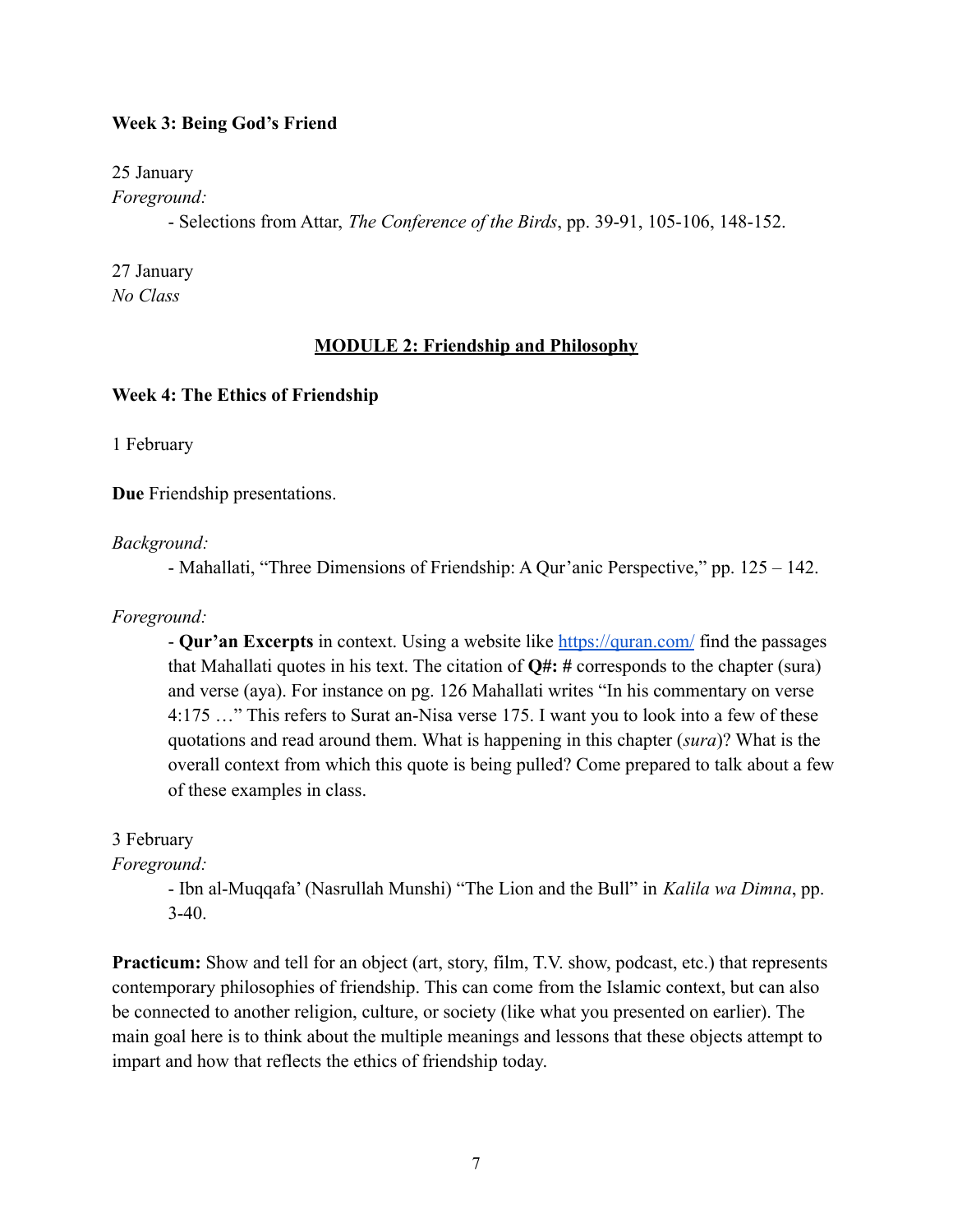#### **Week 5: Ethics of Friendship continued**

8 February

*Foreground:*

- Ibn al-Muqaffaʿ, "Treatment of Friends" in *al-Adab al-Kabir* pp. 69-75.

- Ahmad Abu Ali ibn Muhammad Miskawayh, *Love and Friendship*, pp. 121-154. Focus on pp. 123-129 & 139-153.

- Nasr al-Din al-Tusi, *On the virtue of friendship and the manner of intercourse with friends*, pp. 242-252.

10 February

**Practicum:** Friend reality show ... On our show tonight are Ibn Muqaffa', Miskawayh, and al-Tusi. The special panelist – who is looking for a new friend – comes from the  $21<sup>st</sup>$  century. For this activity you will be split into four groups. The 'modern' group will devise a list of 9 questions to ask the three contestants (3 questions each). The other groups will each be assigned one of our thinkers and will have to distill their thought and prepare to respond to whatever questions might be waiting. Let's see who the best match is!

# **Week 6: Friendship across philosophical traditions**

15 February

*Foreground:*

- Siddiqui, "Virtue and Limits in the Ethics of Friendship," pp. 167-195.

- Aristotle's *Nicomachean Ethics.*

- Plato's *Lysis* (Optional).

17 February *In Class:* Show and tell on treatise.

**18 FEB DUE –** Friendship treatise.

# **MODULE 3: Politics and Friendship**

### **Week 7: Friendship in domestic & international politics**

22 February

*Background:*

- Neumann, "Political and Diplomatic Developments" in *The Later Ottoman Empire, 1603-1839*, pp. 44-62.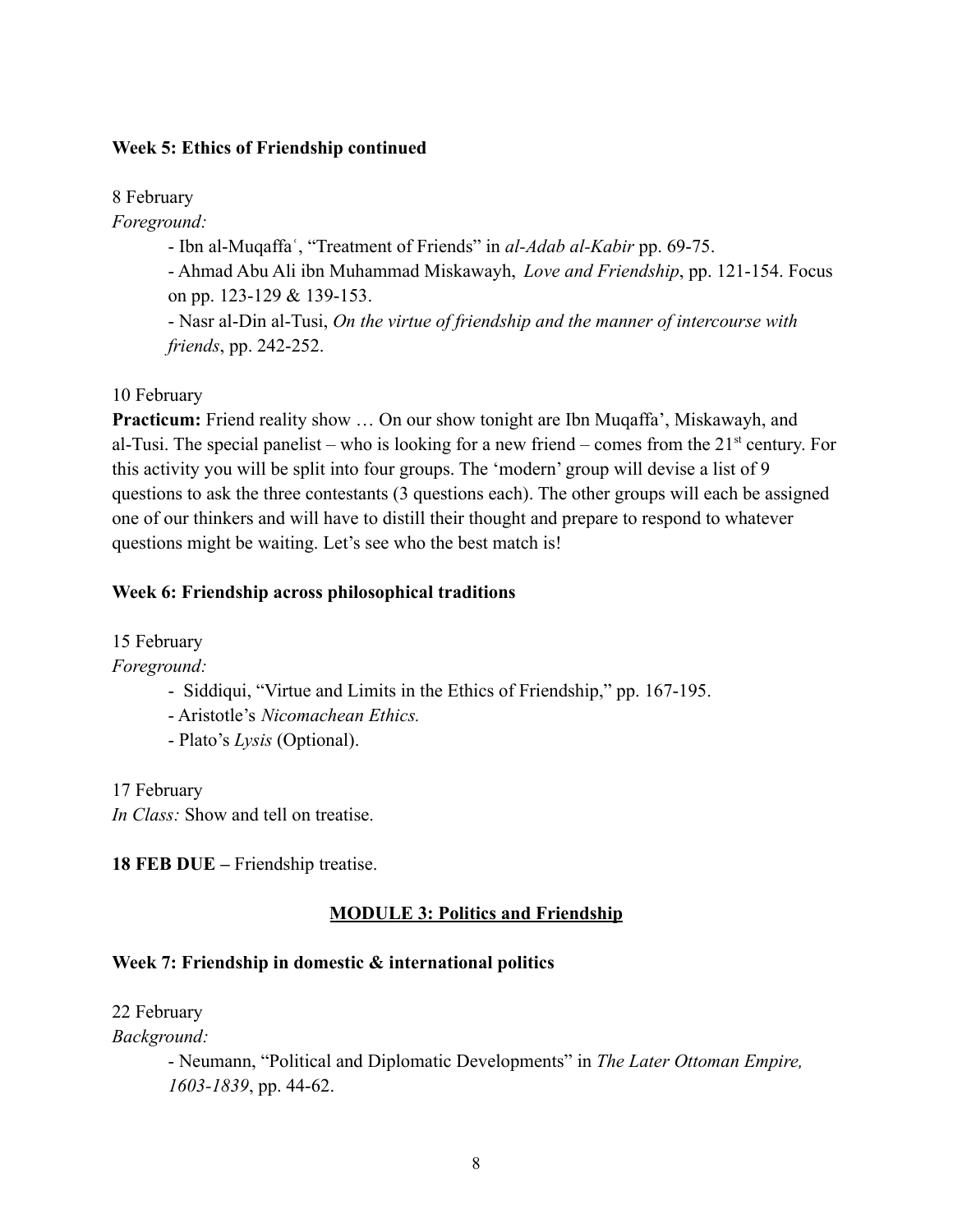- Albrect, "Formation and Development of Territorial Concepts" in *Dār al-Islām Revisited: Territoriality in Contemporary Islamic Legal Discourse on Muslims in the West*, pp. 43-63.

- Bouzenita, "The *Siyar* - An Islamic Law of Nations?" pp. 19-46 (Optional).

# 24 February

*Foreground:*

- Ibn al-Farra, selections from *Kitab rusul al-muluk*, pp. 58-60, 71-73, 77-91.

- Sari Mehmed Pasha, *Book of Counsel for Vizirs,* pp. 133-141.

- White, "Fetva Diplomacy: The Ottoman *Şeyülislam* as Trans-imperial Intermediary," pp. 199-221.

# **Week 8: Politics, Gift Giving, and Friendship**

1 March

*Background:*

- Behrens-Abouseif, "Protocol and Codes of Gift Exchange" in *Practising Diplomacy in the Mamluk Sultanate: Gifts and Material Culture in the Medieval Islamic World*, pp. 11-33.

- Dewière, ""*Ismaël pria Osman de luy donner quelques Chrestiens*": Gift Exchanges and Economic Reciprocity in trans-Saharan Diplomacy (Sixteenth–Seventeenth Centuries)," pp. 223-247.

- Adigüzel, "In Search of Diplomatic Gifts - On a Group of 18th Century Polish Porcelain in the Topkapı Palace Collection," pp. 166-174 (Optional).

3 March

*Foreground:*

- Do Paço, "Women in Diplomacy in Late Eighteenth-Century Istanbul," pp. 1-23.

- Philliou, "Communities on the Verge: Unraveling Phanariot Ascendency in Ottoman Governance," pp. 151-181.

**Practicum:** Bring in a news story or op-ed that addresses (directly or indirectly) the relationship between religion and diplomacy or international relations. What role does religion play, if at all, in how diplomatic relations are discussed today?

# **SPRING BREAK**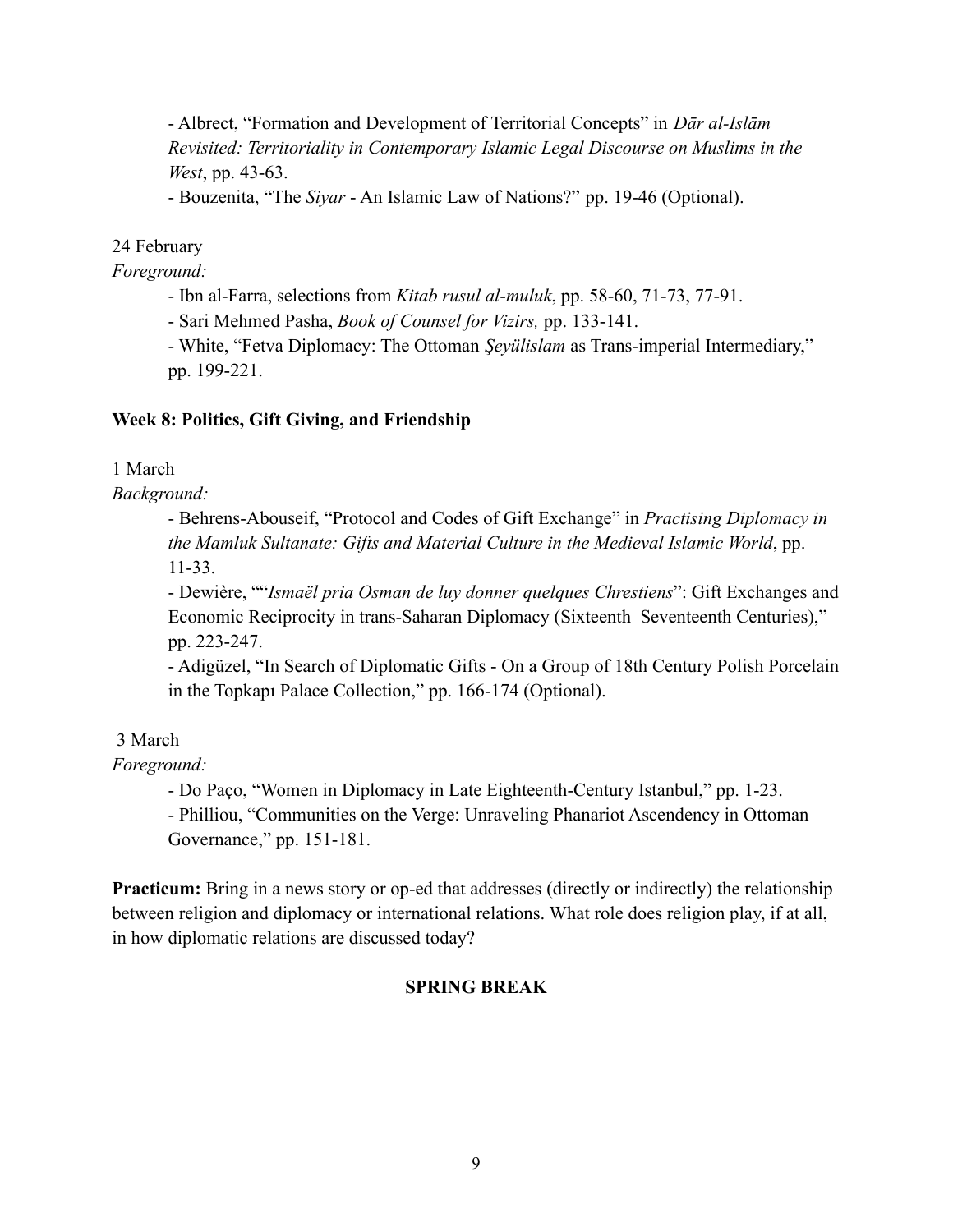### **Week 9: Can states be friends today?**

15 March

*Background:*

- Devere et al. "A History of the Language of Friendship in International Treaties" pp. 46-70.

## *Foreground:*

- Ibn Ishaq, "The Covenant between the Muslims and Medinans and with the Jews" pp. 231-233.

# 17 March

*Foreground:*

- Treaty of Peace and Friendship between U.S. and Morocco
- Treaty of Peace and Friendship between U.S. and Tripoli
- Treaty of Amity and Commerce between U.S. and France
- Treaty of Friendship, Limits, and Navigation between U.S. and Spain

**Practicum:** Does friendship play a formal role in international treaties throughout the 18th century? For this week we are going to dig into the treaties that the U.S. made with various European and North African states using Yale's Avalon Project and Word Clouds. The goal here is to test Devere et alia's theory about what role friendship plays (or doesn't) in the way these formal state documents reflect the power dynamics of political realities. See assignment sheet for more details and guidelines.

# **Week 10: Friendship and Politics in the Media**

### 22 March

*Foreground:*

- Op-Ed: Love, hate, indifference: Is the US-UK relationship still special?
- Op-Ed: Daniel Thomas Potts, "Iran and America: A forgotten friendship"

*In class:* Op-ed workshop with peers

24 March *In class:* Op-ed workshop continued, discussion, reflection.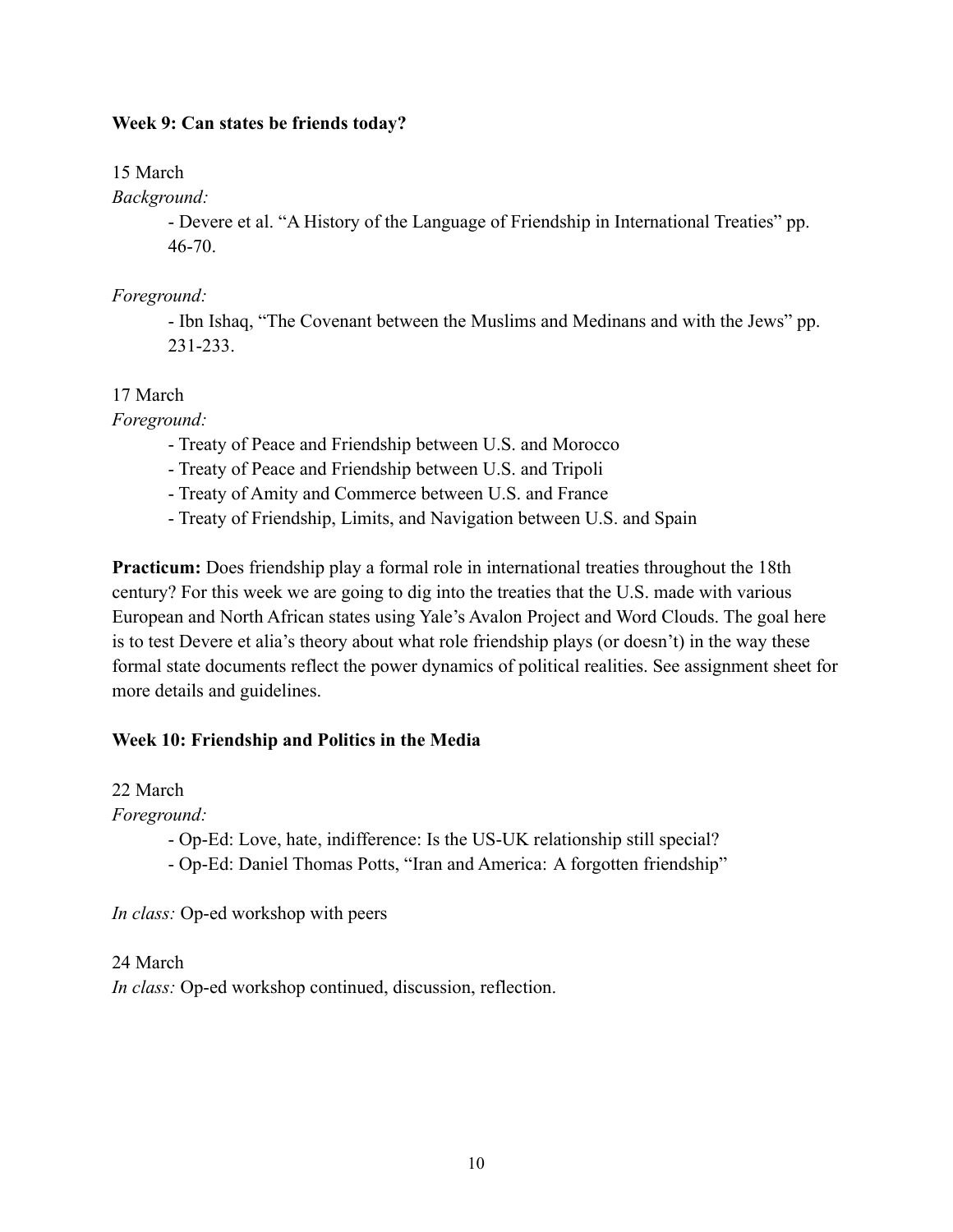#### **MODULE 4: Friendship, culture, and society**

#### **Week 11: Friendship across cultures**

#### 29 March

*Background:*

- Leszczensky, "Intra- and Inter-group Friendship Choices of Christian, Muslim, and Non-religious Youth in Germany," pp. 72-83.

#### *Foreground:*

- Weishut, *Intercultural Friendship: The Case of a Palestinian Bedouin and a Dutch Israeli Jew* pp. 1-3, 7-16, 72-90.

#### 31 March

#### *Background:*

- Echchaibi "Unveiling Obsessions: Muslims and the trap of representation" in *On Islam: Muslims and the Media*, pp. 57-70.

*Foreground:*

- Ms. Marvel (Parts 1-2)

**Practicum**: Begin Friendship Museum Exhibit.

#### **Week 12: Female Friendships in Islam**

5 April *Foreground:* - Ms. Marvel (Parts 3-5) - Ramy, Selected Episodes

7 April *Foreground:* - Wilson, *The Bird King*

**Practicum:** Continue Friendship Museum Exhibit

#### **Week 13: Islamic Friendship in America**

12 April *Foreground:*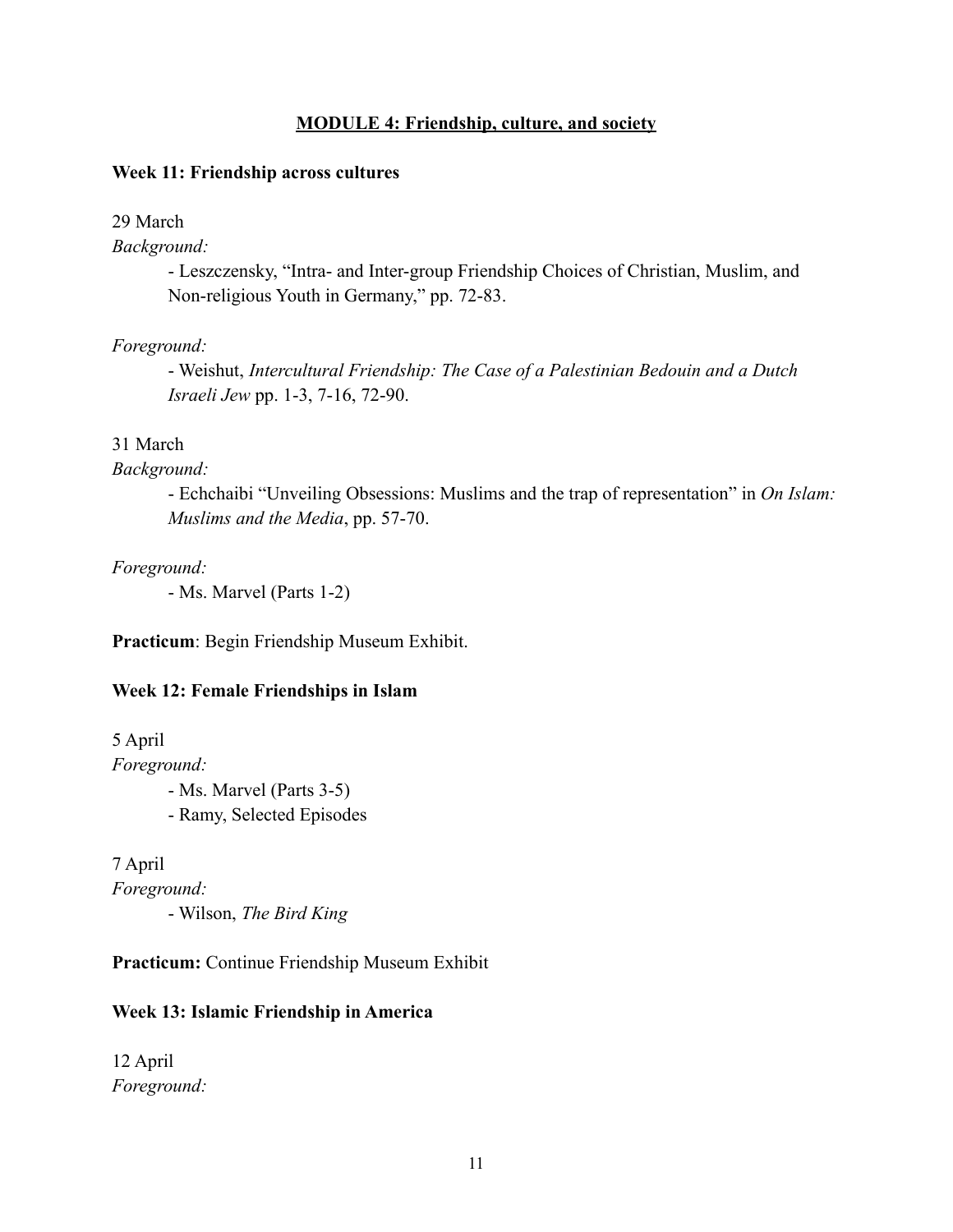- Wilson, *The Bird King* (continued)

14 April *Foreground:* - Wilson, *The Bird King* (continued)

**Practicum:** Final Project Workshop

**Week 14:**

19 April *In class:* Final Project Presentation

21 April *In class:* Final Project Presentations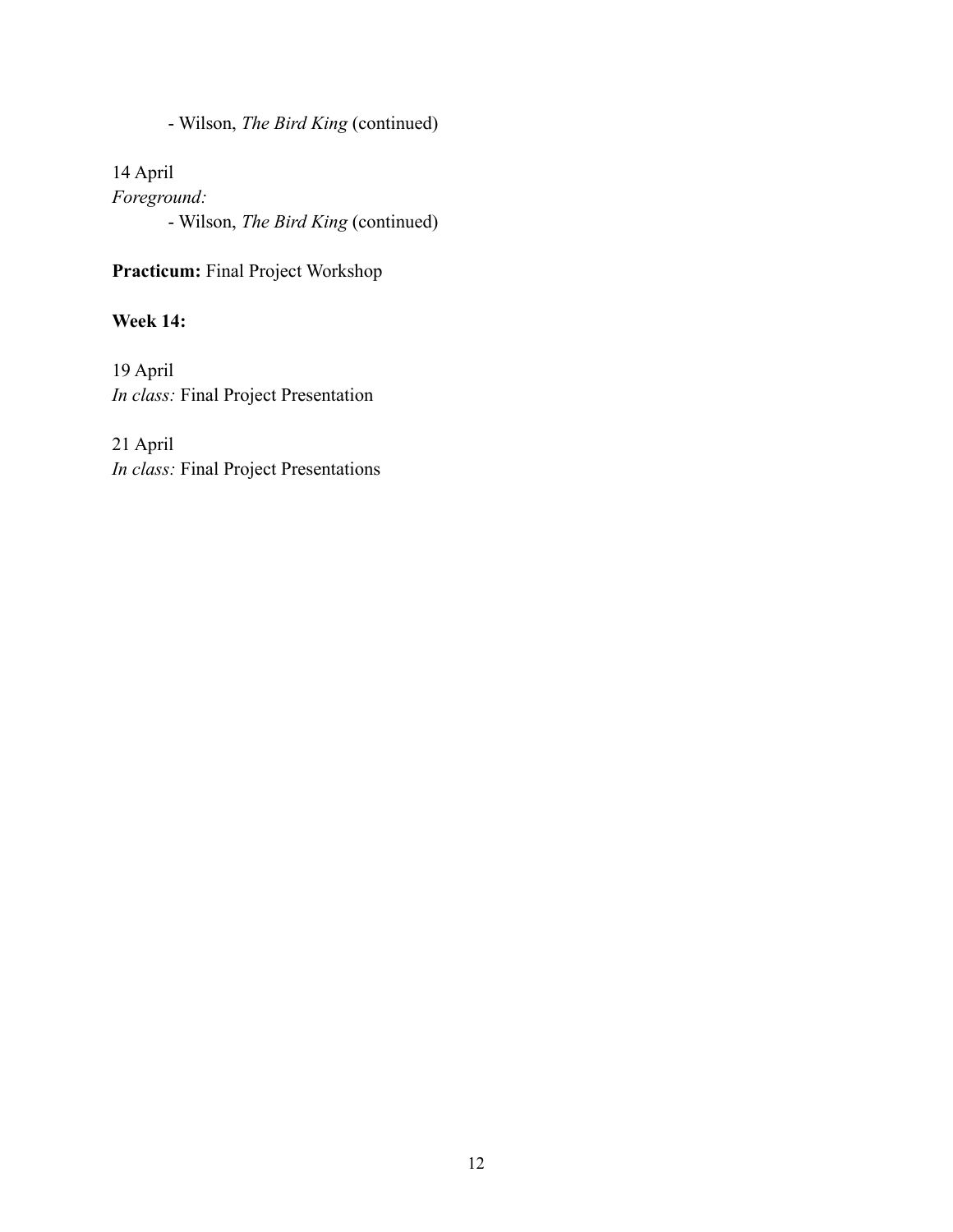# **End of Module Assignments**

#### **Assignment # 1: Friendship Presentation (15%)**

#### **Due: Feb 1, 2022**

The main topic of this course, unsurprisingly, is friendship within the Islamic tradition. However, a little comparison and broader context is always a good thing. For this first assignment, I want each of you to examine friendship in a context outside of Islam. This can be a particular social, cultural, religious, national, or regional context, etc. If this was a full year course we might venture off and explore friendship in other contexts. Since we do not have the time to do that, this assignment gives you all the opportunity to learn about friendship in a different context. You will become an 'amateur expert' and present your findings to your classmates.

**Ground Rules:** The goal here is to define and concisely describe the various ways in which friendship is approached in your chosen context. In other words, what are its defining features and characteristics? Feel free to get creative in choosing your context. Since we have a large group of students, try to make your topic specific. For instance, "Friendship in 90s American TV through the lens of 'Friends'" could make for an interesting topic. It is defined both temporally and within a specific socio-cultural context. Please email me your topic by Jan 20, 2022 .

**Assignment:** Create a **10 minute** presentation that includes slides and imagery. If you want you can treat it as a sort of introductory lecture to the general, informed public about your topic. Make sure you define any important terms and provide specific examples to back up your claims. Because of the pandemic making our class meet virtually during January, I ask that you each record your presentation and upload it to Canvas. In addition to your own video, you should watch your classmates' presentations and comment on at least 2 other videos.

#### **Here are some questions to guide you as you conduct your research:**

What are the different ways in which friendship is invoked?

What are its underlying implications in these circumstances?

How do people respond to friendship?

How does the meaning of friendship change depending on the circumstances?

Why does friendship matter / how is it valued?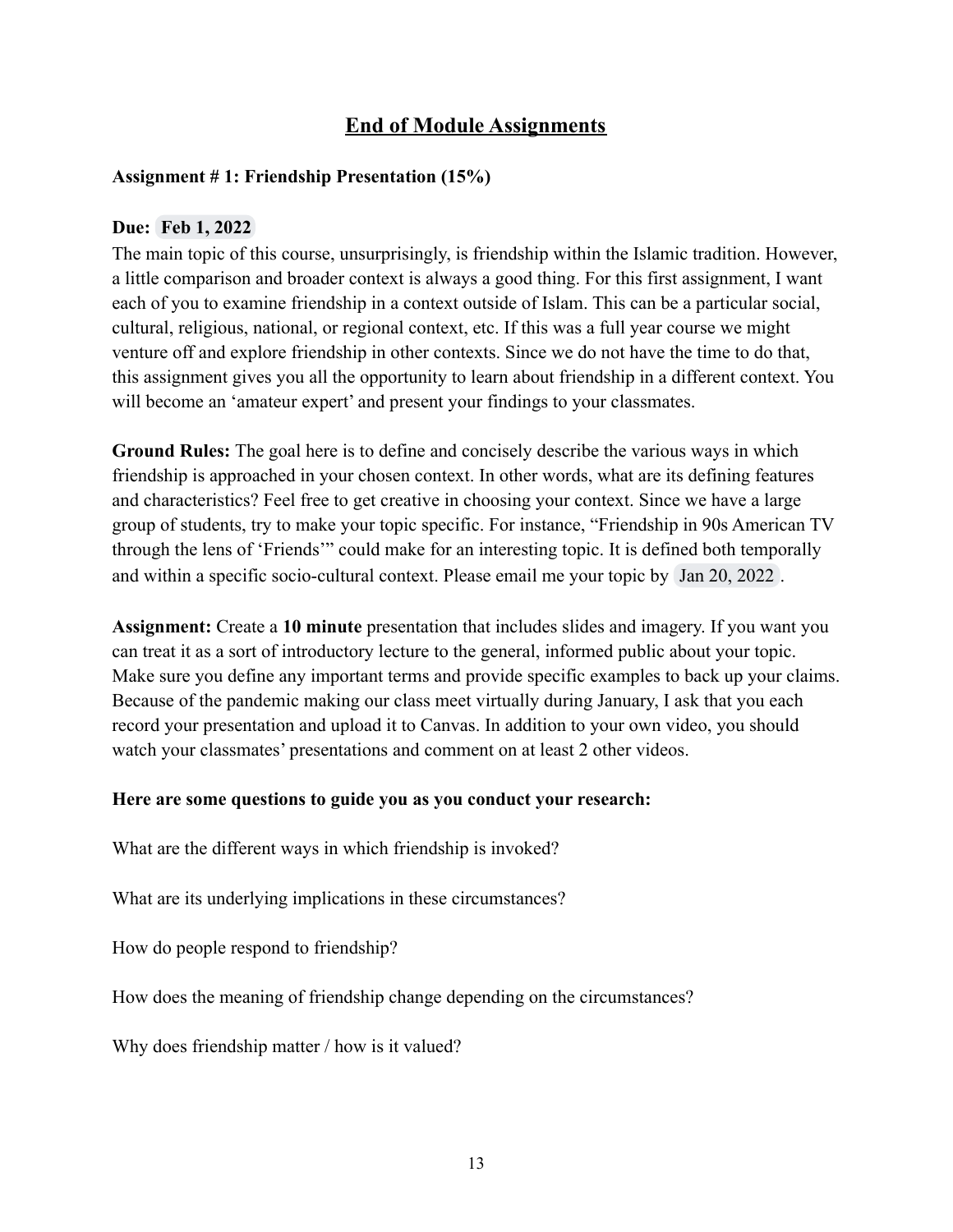## **Assignment # 2: Friendship Treatise (15%)**

## **Due: Feb 21, 2022**

This module has focused on the philosophical dimensions of friendship, which are oftentimes expressed in the form of a friendship treatise. These texts take a broad, meta approach to friendship and offer insights into conceptions of friendship related to particular places and eras of the historical past. As you have seen, when taken as a collection these texts represent the dynamism of friendship as a concept - forever changing and serving as reflections of particular moments throughout history.

**Ground Rules:** The goal here is for you to write a treatise on friendship. This can be done in two ways. The first option is you can choose to write a treatise from your own 21st century perspective. There are a lot of contemporary issues that the medieval authors did not include in their writings on friendship that seem increasingly important today - technology, gender identities, multi-ethnic communities, etc. How might these 21st sensibilities be reflected in a philosophical treatise on friendship? As a second option you can choose a historical figure from the past (Muslim or otherwise) and write a friendship treatise in their voice and from their perspective. For this, you will need to be prepared to defend your choices for the decisions you make in footnotes.

**Assignment:** Write a **4-5 page** 'Treatise on Friendship' (feel free to give it a more creative title). This is no easy task and will require some thought and, most likely, a good deal of editing. What you want to produce is a piece of writing that is imbued with a clear voice and follows an internal logic or narrative. This is a chance for your own voice (or a particular historical one) to come through. Have fun with this part and don't be afraid to take some risk - as long as there is coherence with your tone and structure.

### **Key Elements to include:**

- 1. Your treatise's 'thesis' should be the main characteristics of friendship that you identify (e.x. Aristotle's three categories).
- 2. You should be sure to inform the reader how these characteristics are related to each other.
	- You must address at one point with the issue of technology. It does not need to be the focus of the treatise, but it should be clear what role technology plays in your definition.
- 3. In expanding on each individual characteristic you should provide both general and specific examples.
- 4. You must engage with at least 2 sources from class and 2 from outside. You can use them as critical examples or further support of your framework.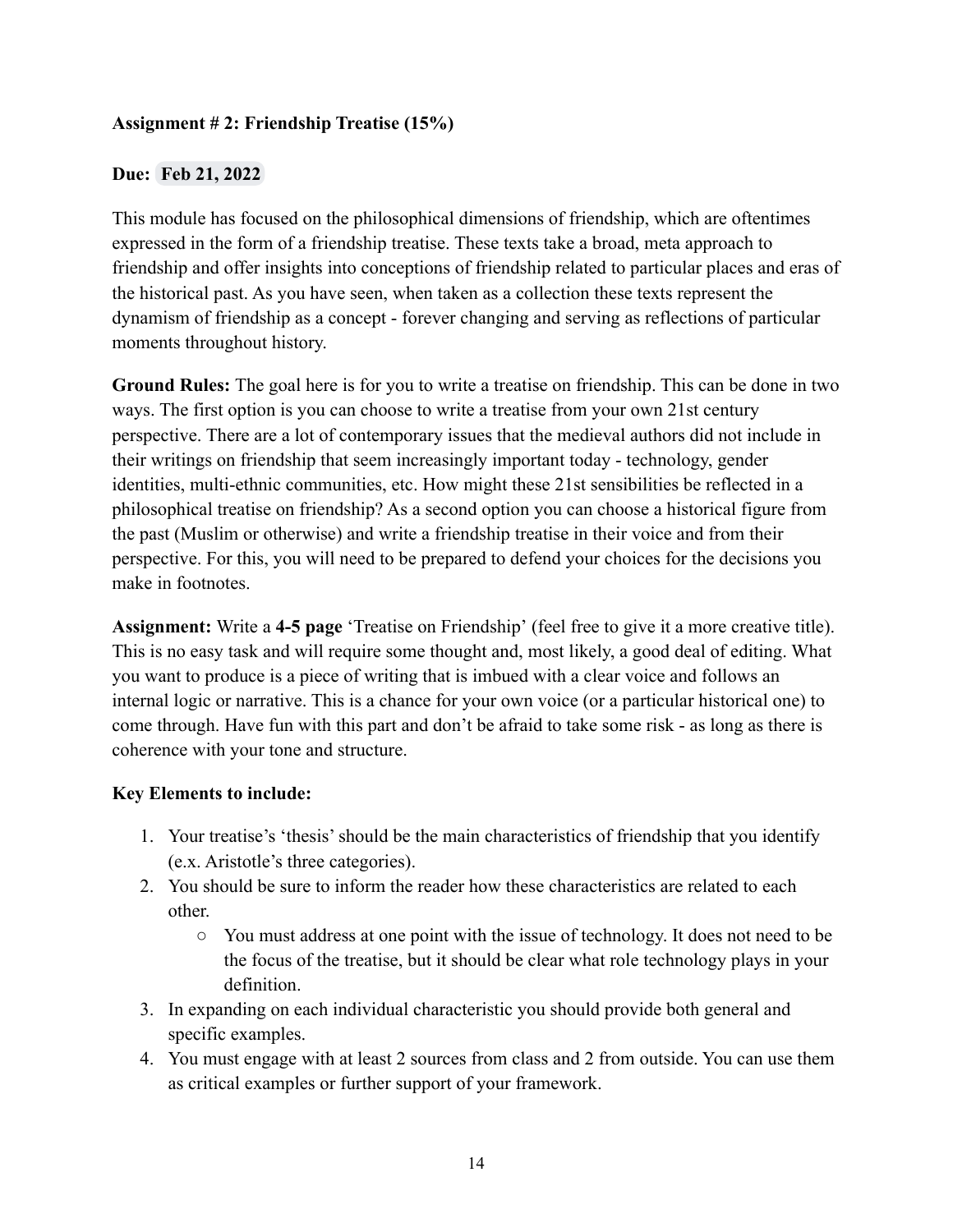# **Assignment # 3: Friendship Op-Ed (15%)**

### **Due: Mar 28, 2022**

Throughout this module we have focused on instances of friendship (gift-giving, treaty making, diplomacy) in politics and international relations. As we have also noticed, this 'acting out' of friendship oftentimes spurs on think-pieces and op-eds that aim to give their own take on whether the act of friendship was pure, substantive, or rather just a superficial façade. Now it's your turn to interrogate friendship's place in the field of international relations and diplomacy.

# **Ground Rules:**

- 1. Choose an event, person, place, or object (broadly defined) and through your analysis of it comment on the role of friendship in diplomacy and IR.
- 2. You do not need to argue for or against friendship's existence in IR writ large! A stronger Op-Ed argument will complicate or nuance where, when, and to what extent friendship can exist, has existed, or has the potential to exist.
- 3. Your op-ed must have contemporary relevance, but can also bring in historical objects, places, or people.
- 4. You should engage with at least two texts that we have discussed in this (or previous) modules relating to conceptions of friendship.
- 5. You should link to sources directly in the article and provide a list of any printed or non-linkable sources as a short bibliography at the end.

**Assignment:** Write a **~ 1000 word** op-ed meant for an informed readership. You should begin with a Lede, which hooks the reader and provides the necessary context and background information. The Lede *leads* you into your thesis, which should be stated with clarity and concision. You can then defend your argument with evidence, counter potential objections to your argument, and finish the whole thing with a conclusion that returns to the Lede, reinforcing the connection between the object and your argument.

### **Here are some resources to help you plan for your op-ed:**

[The Op-Ed Project](https://www.theopedproject.org/oped-basics) [How to Write an Op-Ed, Duke](https://www.umass.edu/pep/sites/default/files/how_to_write_an_oped-duke_2.pdf) (Content) [How to Write an Op-Ed, Harvard](https://projects.iq.harvard.edu/files/hks-communications-program/files/new_seglin_how_to_write_an_oped_1_25_17_7.pdf) (Revision and Checklist)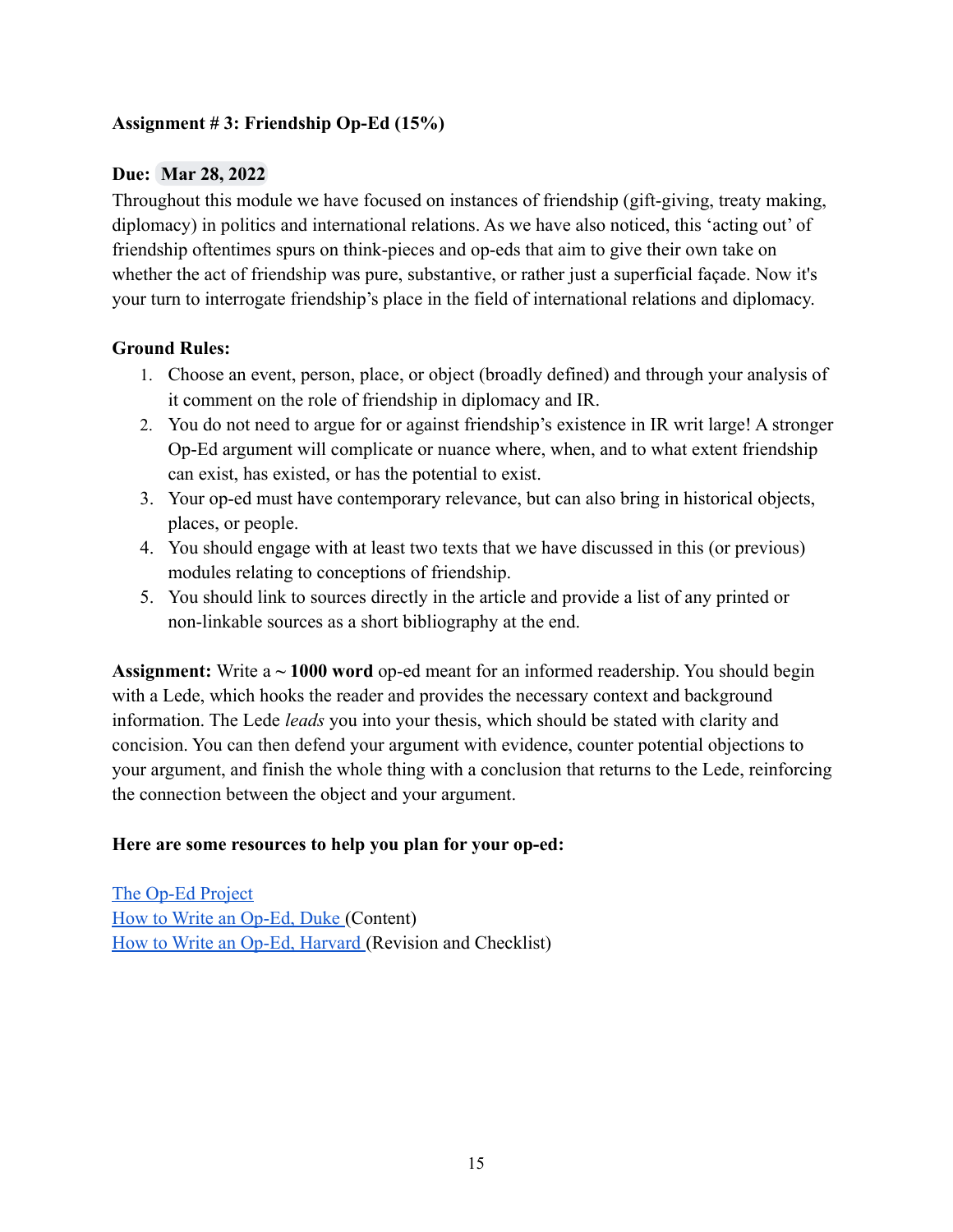## **Capstone Project (20%)**

### **Due: May 5, 2022**

Throughout this course many of our conversations have pivoted around the question of to what extent friendship is specific to particular cultures and societies versus a trans-human phenomenon. This is your chance to explore this even further and to give your own, personalized spin, on a complicated debate.

### **Guidelines**:

- Your ideas can be sparked by content on the syllabus, but you should focus on examples and content from outside of the syllabus

- Each project should be supported by a bibliography that includes no less that five items

#### **Potential Formats**:

**Virtual exhibition:** Develop a virtual museum exhibition using the website [art steps.](https://www.artsteps.com/) Pick 15 objects, which can be pieces of art, artefacts, photographs, memes, video clips, etc., and create a show that engages with the themes of the course. You can display objects in clusters as long as it serves the purpose of demonstrating some sub-theme within the exhibition. You will need to write descriptions for the objects similar to how you see exhibit descriptions in a museum. You should write some brief text introducing the exhibit and explaining its goals. You will also need to make an exhibition catalogue that contains much of this information, a few choice pieces from the show, and the interpretive framework that connects the exhibit to the themes of the course.

**Podcast:** Create 30 minutes of content for a podcast. This can be split between multiple episodes, so long as each episode is longer than 10 minutes. If you want to record the podcast with a friend you can record 40 minutes of content instead. The speaking time should be roughly equal between the two participants. Podcasts take all shapes and forms. Maybe you want to do a popular history podcast in the style of Dan Carlin's "Hardcore History." Maybe you want to focus on current events related to the course. Maybe you want to do a deep dive into an aspect of popular culture that you think informs our own thinking / re-thinking of friendship. All of these are acceptable, so long as you support your work with a basic bibliography.

**Opinion Piece:** Write a longer opinion piece (8-10 Pages) in the style of the *New Yorker* that engages with the themes of the course while exploring an object or cultural phenomenon. This is essentially a longer op-ed, but you may also do a more investigative style piece with interviews if you wish. If you have been skeptical of friendship as a trans-cultural phenomenon throughout the semester and want to argue that true friendship does not exist, this is probably the format you want to adopt. Your piece should explore some objects or events (which could be interviews) in the process of making its point. It can also employ theories and ideas from the course, but keep